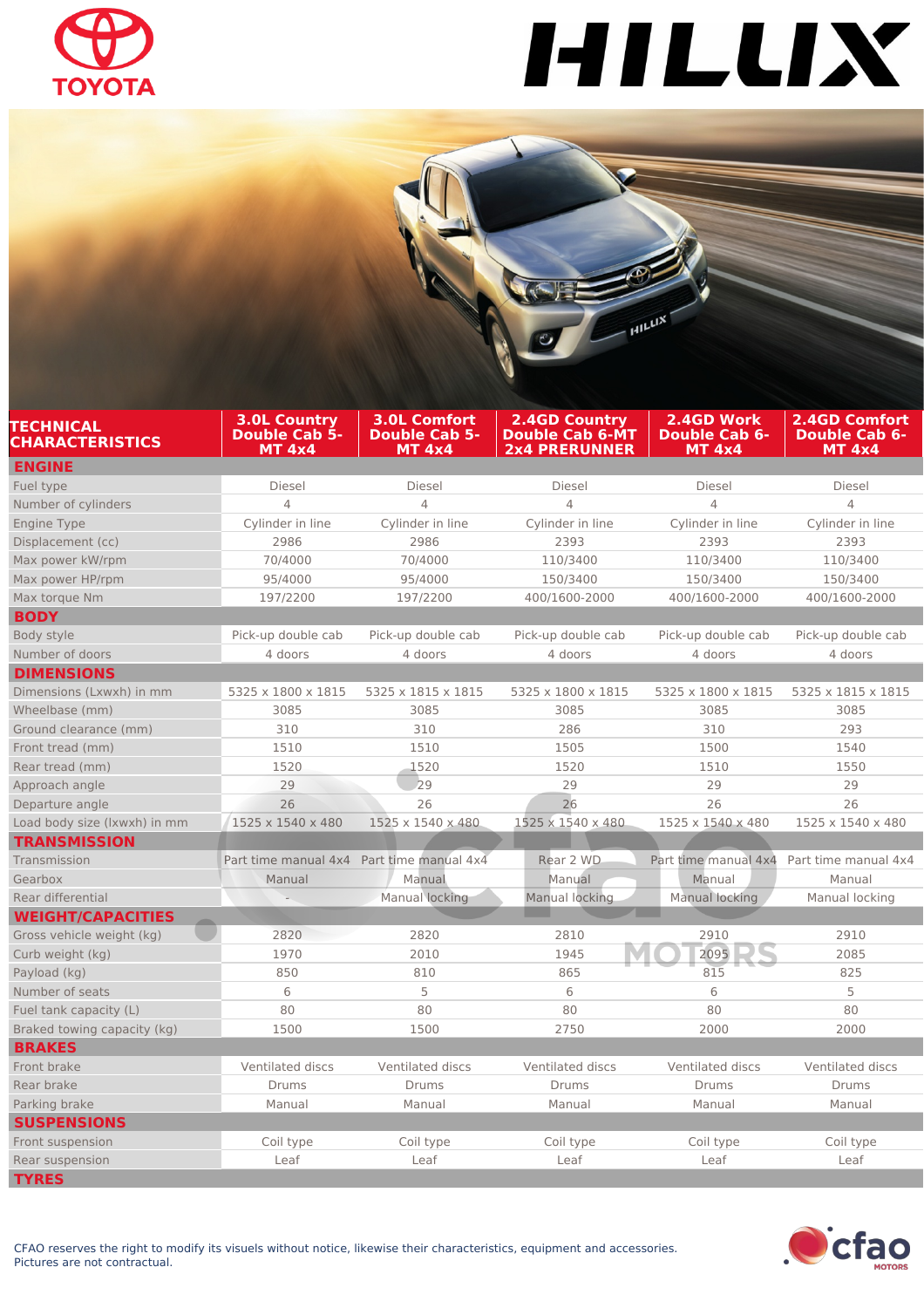

## HILLIX

| Tyre dimension                | 205R16C                                                      | 205R16C                                                      | 225/70 R17C                                                            | 225/70 R17C                                         | 225/70 R17C                                                   |
|-------------------------------|--------------------------------------------------------------|--------------------------------------------------------------|------------------------------------------------------------------------|-----------------------------------------------------|---------------------------------------------------------------|
| <b>EXTERIOR</b>               | <b>3.0L Country</b><br><b>Double Cab 5-</b><br><b>MT 4x4</b> | <b>3.0L Comfort</b><br><b>Double Cab 5-</b><br><b>MT 4x4</b> | <b>2.4GD Country</b><br><b>Double Cab 6-MT</b><br><b>2x4 PRERUNNER</b> | 2.4GD Work<br><b>Double Cab 6-</b><br><b>MT 4x4</b> | 2.4GD Comfort<br><b>Double Cab 6-</b><br><b>MT 4x4</b>        |
| Wheels                        | Steel with hubcap                                            | Steel with hubcap                                            | Steel with hubcap                                                      | Steel with hubcap                                   | Steel with hubcap                                             |
| Bumper - Front&Rear           | Body colour                                                  | Body colour                                                  | Body colour                                                            | Body colour                                         | Body colour                                                   |
| Front grill                   | <b>Black</b>                                                 | Body colour                                                  | <b>Black</b>                                                           | <b>Black</b>                                        | Body colour                                                   |
| Door handles                  | <b>Black</b>                                                 | <b>Black</b>                                                 | <b>Black</b>                                                           | <b>Black</b>                                        | <b>Black</b>                                                  |
| Door mirrors                  | <b>Black</b>                                                 | <b>Black</b>                                                 | <b>Black</b>                                                           | <b>Black</b>                                        | <b>Black</b>                                                  |
| Folding side mirrors          | Manuals                                                      | Manuals                                                      | Manuals                                                                | Manuals                                             | Manuals                                                       |
| Adjustable side mirrors       | Manuals                                                      | Electric                                                     | Manuals                                                                | Manuals                                             | Electric                                                      |
| <b>Mudguars</b>               | Rear, Front                                                  | Front, Rear                                                  | Front, Rear                                                            | Front, Rear                                         | Rear, Front                                                   |
| Canvas hood                   | ✔                                                            |                                                              |                                                                        | $\mathcal{L}$                                       |                                                               |
| Footboard                     |                                                              | Rear step, Side step                                         |                                                                        |                                                     | Rear step, Side step                                          |
|                               | <b>3.0L Country</b>                                          | <b>3.0L Comfort</b>                                          | <b>2.4GD Country</b>                                                   | 2.4GD Work                                          | <b>2.4GD Comfort</b>                                          |
| <b>INTERIOR &amp; COMFORT</b> | <b>Double Cab 5-</b><br><b>MT 4x4</b>                        | <b>Double Cab 5-</b><br>MT 4x4                               | <b>Double Cab 6-MT</b><br><b>2x4 PRERUNNER</b>                         | <b>Double Cab 6-</b><br><b>MT 4x4</b>               | <b>Double Cab 6-</b><br><b>MT 4x4</b>                         |
| Touchscreen                   | 8"                                                           | 8"                                                           | 8"                                                                     | 8"                                                  | 8"                                                            |
| Radio                         | Radio MP3                                                    | Radio MP3                                                    | Radio MP3                                                              | Radio MP3                                           | Radio MP3                                                     |
| Connections                   | USB, Bluetooth,<br>Apple CarPlay,<br>Android Auto            | USB. Bluetooth.<br>Apple CarPlay,<br>Android Auto            | USB, Bluetooth, Apple<br>CarPlay, Android Auto                         | USB, Bluetooth,<br>Apple CarPlay,<br>Android Auto   | Aux, Bluetooth,<br>Apple CarPlay,<br>Android Auto             |
| Steering wheel audio control  | ✔                                                            | $\overline{\phantom{a}}$                                     | ✔                                                                      |                                                     | $\mathcal{L}$                                                 |
| Loud speakers                 | $\overline{2}$                                               | $\overline{4}$                                               | $\overline{2}$                                                         |                                                     | $\overline{4}$                                                |
| Plug 12V                      | $1\,$                                                        | 1                                                            | $\mathbf{1}$                                                           | 1                                                   | $\mathbf{1}$                                                  |
| Air conditionning             | Manual                                                       | Manual                                                       | Manual                                                                 | Manual                                              | Manual                                                        |
| Central armrest               |                                                              | Front                                                        |                                                                        |                                                     | Front                                                         |
| Cup holder(s)                 | Front                                                        | Front                                                        | Front                                                                  | Front                                               | Front                                                         |
| Power windows                 |                                                              | Front, Rear                                                  |                                                                        |                                                     | Front, Rear                                                   |
| Central door locking          |                                                              | Yes                                                          |                                                                        |                                                     | Yes                                                           |
| Steering wheel                | Urethane                                                     | Urethane                                                     | Urethane                                                               | Urethane                                            | Urethane                                                      |
| Adjustable steering wheel     | Height and reach<br>adjustable                               | Height and reach<br>adjustable                               | Height and reach<br>adjustable                                         | Height and reach<br>adjustable                      | Height and reach<br>adjustable                                |
| Upholstery                    | Vinyl                                                        | Fabric                                                       | Vinyl                                                                  | Vinyl                                               | Fabric                                                        |
| Front seats                   | 3                                                            | $\overline{2}$                                               | 3                                                                      | 3                                                   | $\overline{2}$                                                |
| Driver seat                   | Reach adjustable                                             | Reach adjustable                                             | Reach adjustable                                                       | Reach adjustable                                    | Reach adjustable                                              |
| <b>Power Steering</b>         | ✔                                                            | $\checkmark$                                                 | ✔                                                                      | $\blacktriangledown$                                | $\mathcal{L}$                                                 |
| Car mat                       | $\checkmark$                                                 |                                                              |                                                                        | $\checkmark$                                        |                                                               |
| Gearshift & Brake lever       | Urethane                                                     | Urethane                                                     | Urethane                                                               | Urethane                                            | Urethane                                                      |
| <b>PASSIVE SAFETY</b>         | <b>3.0L Country</b><br><b>Double Cab 5-</b><br><b>MT 4x4</b> | <b>3.0L Comfort</b><br><b>Double Cab 5-</b><br><b>MT 4x4</b> | <b>2.4GD Country</b><br><b>Double Cab 6-MT</b><br><b>2x4 PRERUNNER</b> | 2.4GD Work<br><b>Double Cab 6-</b><br><b>MT 4x4</b> | <b>2.4GD Comfort</b><br><b>Double Cab 6-</b><br><b>MT 4x4</b> |
| Airbags                       | Driver, Passenger                                            | Driver, Passenger,<br>Knees (driver)                         | Driver, Passenger                                                      | Driver, Passenger,<br>Knees (driver)                | Driver, Passenger,<br>Knees (driver)                          |
| Anti-theft alarm              |                                                              |                                                              |                                                                        |                                                     |                                                               |
| Seatbelts - Front             | $2 \times 3$ points + $1 \times 2$<br>points                 | $2 \times 3$ points                                          | $2 \times 3$ points + $1 \times 2$<br>points                           | $2 \times 3$ points + $1 \times 2$<br>points        | 2 x 3 points                                                  |
| Seatbelts - 2nd row           | 3 x 3 points                                                 | 3 x 3 points                                                 | 3 x 3 points                                                           | $3 \times 3$ points                                 | $3 \times 3$ points                                           |
| Seatbelt pretentioner         | Front                                                        | Front                                                        | Front                                                                  | Front                                               | Front                                                         |
| <b>Headrests</b>              | Front, Rear                                                  | Front, Rear                                                  | Front, Rear                                                            | Front, Rear                                         | Front, Rear                                                   |
| Spare wheel                   | Steel                                                        | Steel                                                        | <b>Steel</b>                                                           | Steel                                               | <b>Steel</b>                                                  |
| Number of spare wheels        | 1                                                            | 1                                                            | 1                                                                      | $\mathbf 1$                                         | $\mathbf 1$                                                   |
| Fire extinguisher             | $\checkmark$                                                 | $\mathcal{L}$                                                | $\mathcal{L}$                                                          | $\overline{\mathscr{S}}$                            | $\overline{\mathscr{L}}$                                      |
| <b>ACTIVE SAFETY</b>          | <b>3.0L Country</b><br><b>Double Cab 5-</b><br><b>MT 4x4</b> | <b>3.0L Comfort</b><br><b>Double Cab 5-</b><br><b>MT 4x4</b> | <b>2.4GD Country</b><br><b>Double Cab 6-MT</b><br><b>2x4 PRERUNNER</b> | 2.4GD Work<br><b>Double Cab 6-</b><br>MT 4x4        | 2.4GD Comfort<br><b>Double Cab 6-</b><br><b>MT 4x4</b>        |
| Immobilizer                   | $\blacktriangledown$                                         | $\checkmark$                                                 | ✔                                                                      | $\mathcal{L}$                                       | $\mathcal{L}$                                                 |
| Seatbelt warning              | ✔                                                            | $\mathbf{v}$                                                 | ✔                                                                      | $\blacktriangledown$                                | $\blacktriangledown$                                          |
| Door unlock alert             | ✔                                                            | $\overline{\mathscr{S}}$                                     | ✔                                                                      | $\mathcal{L}$                                       | $\mathcal{L}$                                                 |
| <b>Headlamps</b>              | Halogen                                                      | Halogen                                                      | Halogen                                                                | Halogen                                             | Halogen                                                       |
| High position brake lamp      | $\blacktriangleright$                                        | $\mathcal{L}$                                                | ✔                                                                      | $\mathcal{L}$                                       | $\mathcal{L}$                                                 |